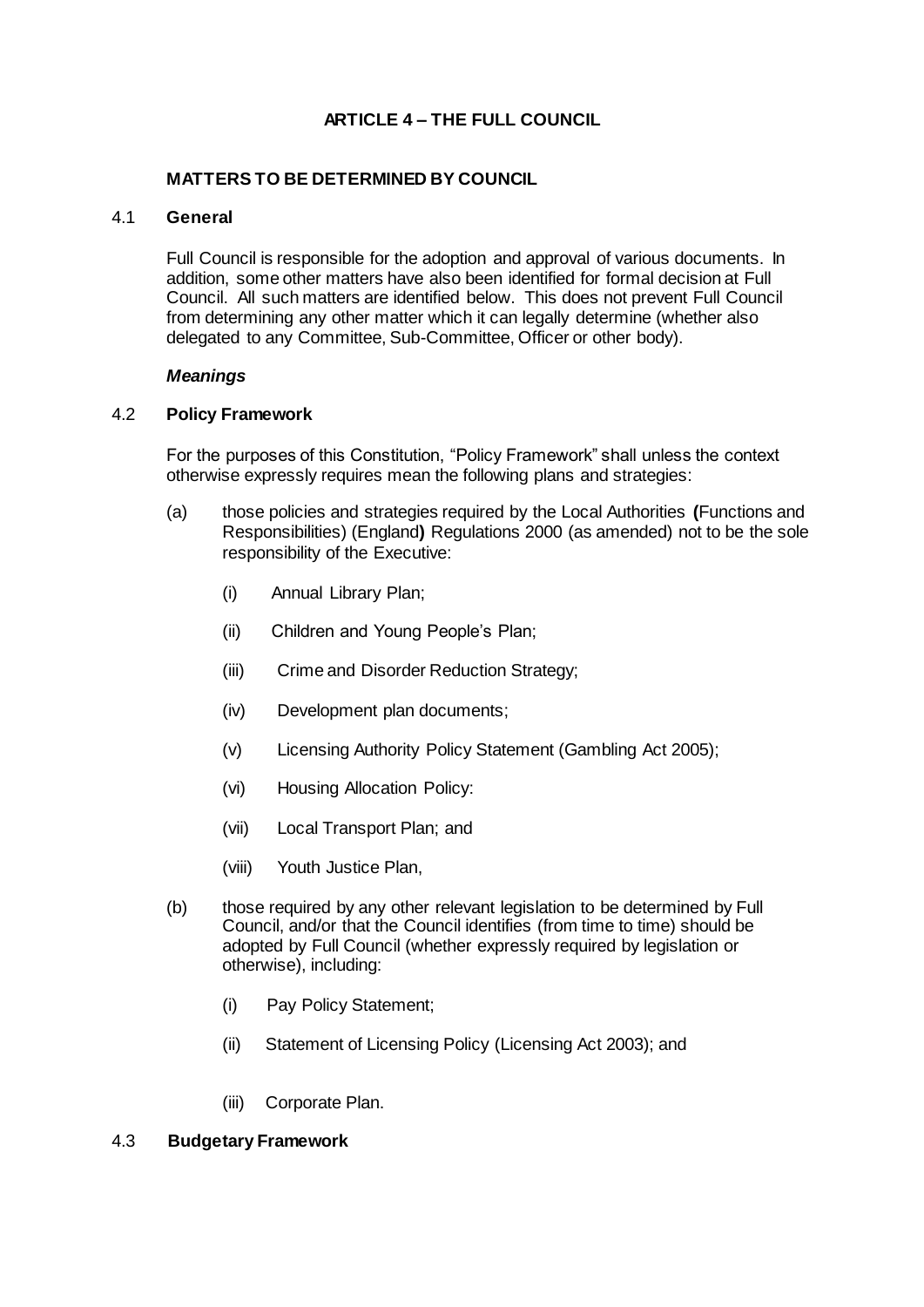For the purposes of this Constitution, "Budgetary Framework" shall unless the context otherwise expressly requires means:

- (a) the Revenue Budget;
- (b) the Capital Programme;
- (c) the Capital Strategy;
- (d) Medium Term Financial Plan;
- (e) the Budget which means the annual allocation of financial resources to different services and projects, proposed contingency funds, setting the council tax and the setting of virement limits; and
- (f) to the extent it is not covered by (a) to (e) above:
	- (i) any plan or strategy for the control of the Council's borrowing, investments or capital expenditure or for determining the authority's minimum revenue provision; and
	- (ii) any other financial requirements that legislation expressly requires to be determined by Full Council.

# 4.4 **Housing Land Transfer**

For the purposes of this Article, "Housing Land Transfer" means the approval or adoption of applications (whether in draft form or not) to the Secretary of State for consent to dispose of land held or used for residential purposes (as the case may be) where approval is required under sections 32 or 43 of the Housing Act 1985.

# 4.5 **Other Miscellaneous provisions**

For the purposes of this Article, "Other Miscellaneous Provisions" shall unless the context otherwise expressly requires means:

- (a) making a request to the Local Government Boundary Commission for England under section 57 Local Democracy, Economic Development and Construction Act 2009 in relation to single-member electoral areas;
- (b) a resolution to change a scheme for elections under sections 32, 37 or 39 Local Government and Public Involvement in Health Act 2007; and
- (c) functions relating to a community governance review under Local Government and Public Involvement in Health Act 2007.

# 4. 6 **Functions of Full Council**

Only Full Council will exercise the following functions:

- (a) the approval / undertaking of those matters identified as falling within the express meaning of:
	- (i) the Policy Framework;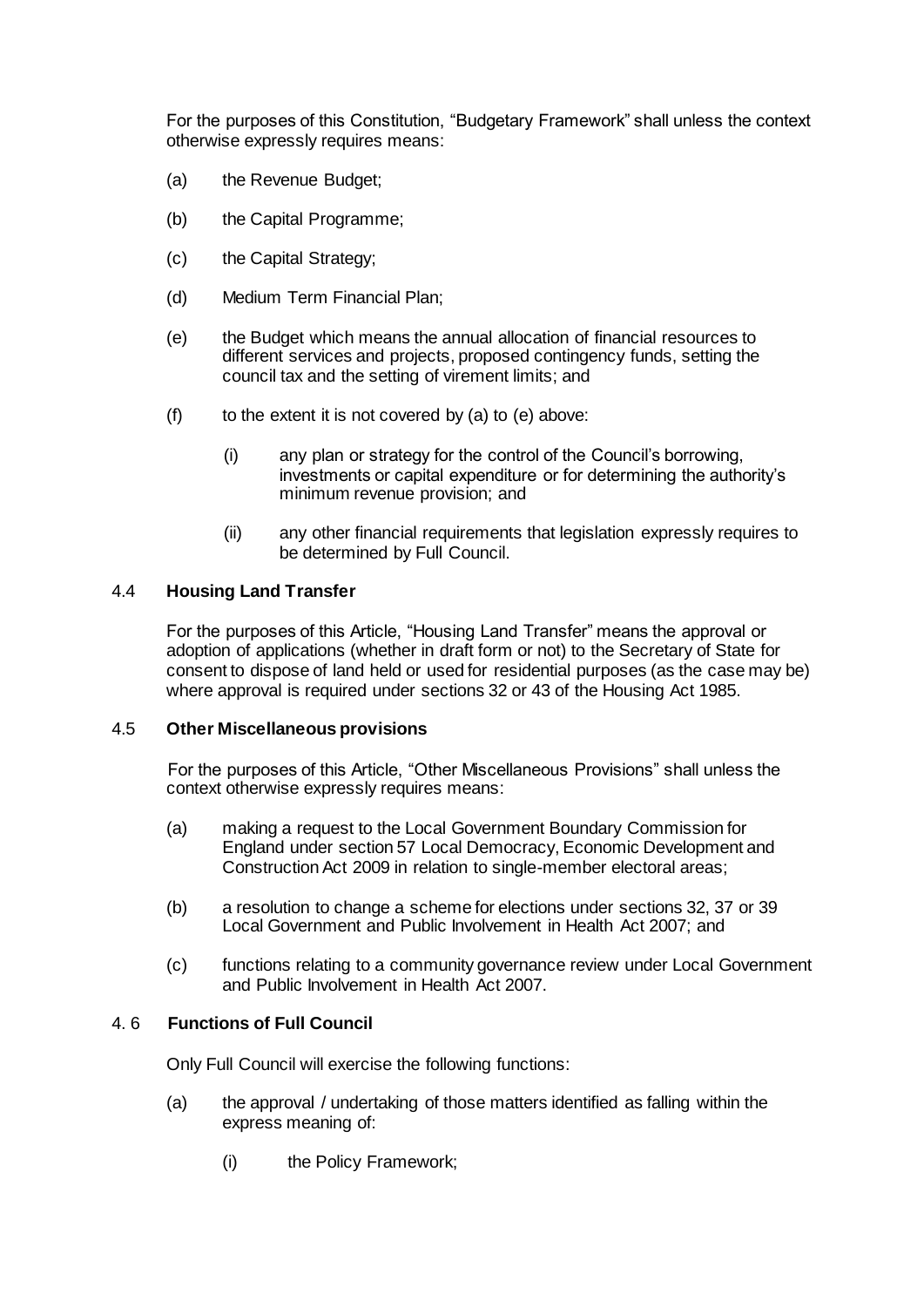- (ii) the Budgetary Framework;
- (iii) a Housing Land Transfer; and
- (iv) Other Miscellaneous Provisions; and

in the case of any of those matters identified as being excluded from the responsibility of the Executive in the Local Authorities (Functions and Responsibilities) (England) Regulations 2000 (as amended) includes any final determination to amend, modify, vary, replace or revoke such matters unless such amendment, modification, variation, replacement or revocation (as the case may be):

- (i) is necessary for giving effect to requirements of the Secretary of State or a Minister of the Crown in relation to a plan or strategy submitted for approval, or to any part submitted; or
- (ii) is authorised by a determination of Full Council to be dealt with by another Committee/Sub-Committee/Board/person at the time when Full Council approves or adopts the plan or strategy (as the case may be);
- (b) adoption and changes to the Constitution (other than changes which are expressly delegated to any other Committee / Officer elsewhere within the Constitution or pursuant to the law);
- (c) in relation to each Committee, Board (other than as otherwise provided for in the Constitution):
	- (i) agreeing its terms of reference;
	- (ii) deciding upon its composition; and
	- (iii) appointing Members to it (subject as provided for in the Constitution to any right of a Committee to appoint a co-optee and / or for a Member to have a substitute);
- (d) appointing and removing the Leader;
- (e) appointing the Chairman and Vice-Chairman of each Committee of the Council where provided for in the Articles/Council Procedure Rules of this Constitution;
- (f) confirming the appointment of the Head of Paid Service;
- (g) making, amending, revoking, re-enacting or adopting bylaws and promoting or opposing the making of local legislation or personal Bills;
- (h) adopting the local Code of Conduct for Members;
- (i) the hearing of deputations and acceptance of petitions referred to Full Council as provided for in Part 2 of this Constitution;
- (j) appointing of the Monitoring Officer and Section 151 Officer;